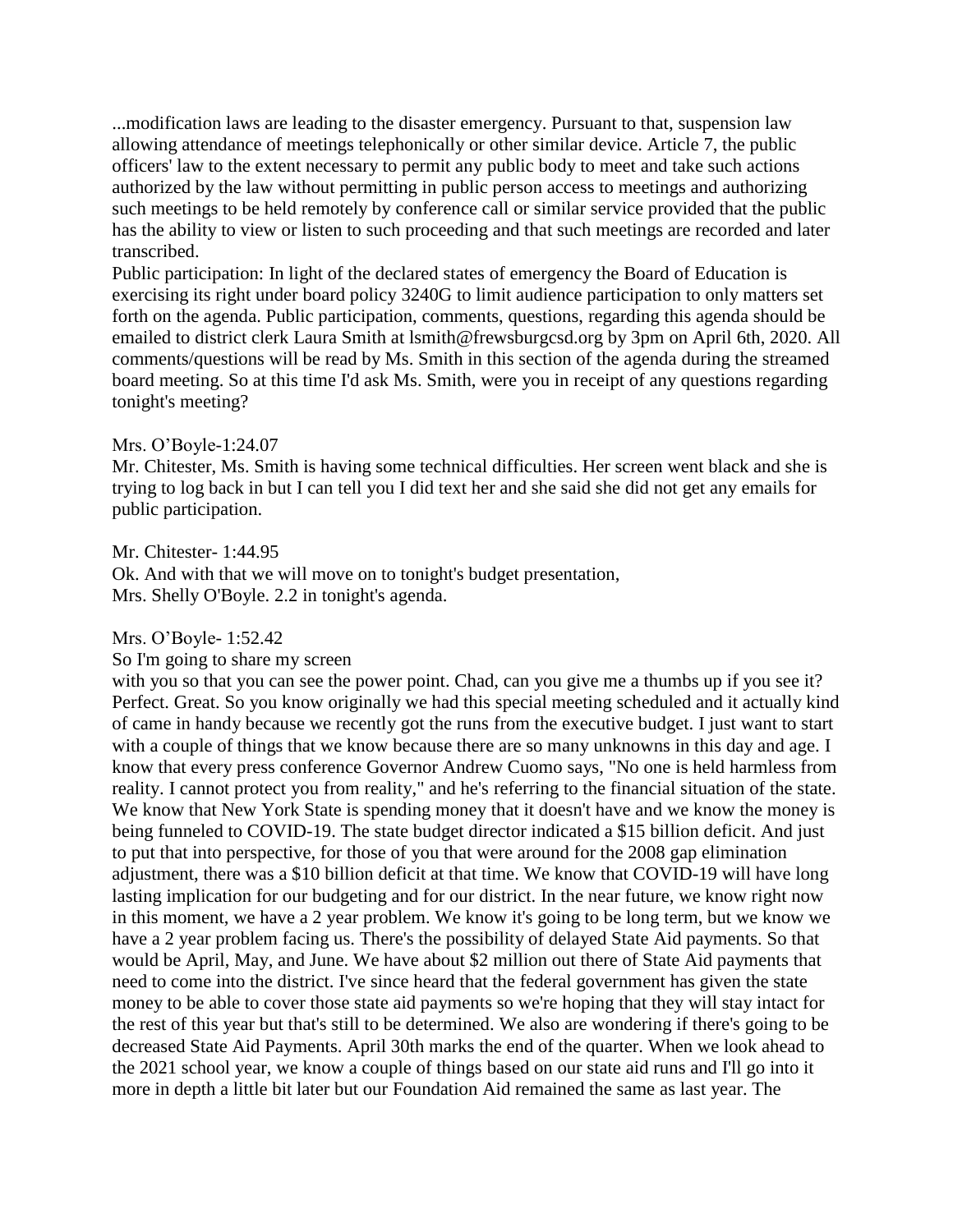Expense Based Aids were not consolidated into the Foundation Aid and we received FEMA money to help balance our budget. More on that in just a second. We know that there's some things that we need to do. So Jerome has been working on a cash flow assessment. That would be like if I said to you, "You have one more pay check and then we're going to cut off your paychecks." You would know how much that paycheck was, you would know how much you have in your checking account, you would know how much you had in your savings account, and anywhere else that you had cash, and you'd have a final amount. You would know too what your bills were and you would be able to determine how long you could meet your bills. That's important for us because if we run out of cash flow to be able to pay our bills, the district would need to apply for what's called a Revenue Anticipation Note or a RAN, which a school district can't apply for a loan. A RAN is similar to a BAN, it uses State Aid Payments in the future as collateral in order to take the money to be able to meet our expenses. So I want to tell you that Jerome and I have been looking at that. To determine if we need to do that. We anticipate not, or had anticipated not receiving State Aid Payments this year because of how the income tax was delayed until later so there's no state income tax flowing to the state for the state to flow that money to us. Again, we've since learned that we think we're ok in this area but we're going to keep a close eye on that. We're going to discontinue any discretionary spending. Any POs that were out there that we haven't done, anything we were planning to buy has stopped because what we need to do is start to complete the budget projections to determine how much we'll have at the end of the year on the expense side of the budget, along with assessing how much revenue we're going to have. We're going to be limiting our hiring to essential position replacements. I put for example the cleaners. We never have enough cleaners so you're going to see that we do hire some cleaners. This April 6th meeting was actually a special meeting to appoint our Elementary Principal but I have put a hold on that because I just don't know where our budget is going to come in and I want to make sure that we are being smart about all of our hiring. We're updating a reserve plan that we'll be presenting to you in a couple of months to come to determine where we can put money to protect the district from potential retirement. We know that TRS, ERS we know that's going to be increasing in the upcoming years, so we're trying to be smart about what do we have and we're trying to limit any expenditures and trying to plan for being able to meet our needs in the future. We also know that for 2020/2021 we need to think about the best and worst case scenario for State Aid. I had Jerome do if State Aid stayed the same how much deficit we had and you'll remember at our last workshop it was \$213,000. I also had him do if our State Aid, our Foundation Aid, decreased by 10% or our overall aid amount, you see the \$1.3 million and if it decreases by 20% that means a 2 point almost 5 million in deficit. And if it decreases by 30%, it's at 3.6. And I show you those dismal numbers because our district relies on 2 things, State Aid and taxes. And when the State Aid decreases, you know what happens. We don't get a lot of State Aid. I'm going to show you our current budget deficit after the runs actually came in. I had him estimate the 10, 20, and 30 prior to having a final budget. And for 20/21these are potential things that we could do, limit hiring, a salary freeze which of course is dependent on Union agreement. We could put an early retirement incentive out there and potentially it might come down to some cuts of staff. I took the state run and I want you to look at a couple of things. The Foundation Aid stayed flat. So this amount was the exact same that we got in 19/20. You'll also notice that these right here are the expense based aids and they, the governor wanted to consolidate into the foundation aid, that was not approved so you'll see that they're separate and you'll also notice that if you were to compare this run with the run that we presented at the last budget workshop, these amounts reflect more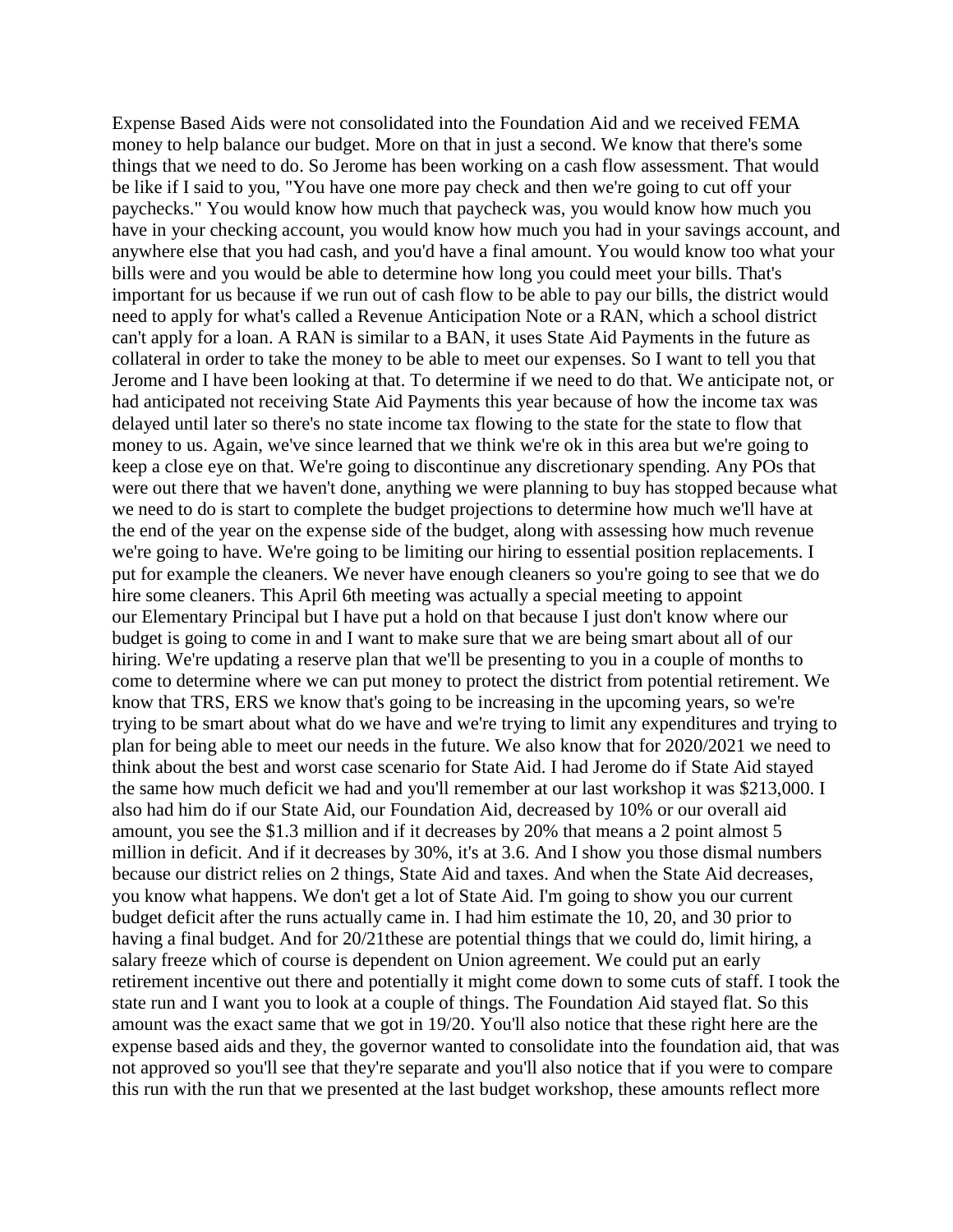accurately February data base. So these are a more accurate reflection of our true expenses and aid that we're getting back from those expenses. Now if you notice right here, we have the pandemic adjustment, so you see the minus \$134,649 and then you see right here the federal cares restoration or FEMA money which puts in \$134,649 which is nice feel good right now because it balanced out the amount that governor has taken for the pandemic adjustment, which is a double edged sword because if that goes away for next year's budgeting then we're that much in the hole plus the amount of the \$134,649 to begin with. I'm going to stop so I can see you all. Any questions or are you good for right now? Ok I see a question from Polly. Polly?

Polly Hanson-12:23.08 Can you explain again about if it's taken out for 2 years?

Mrs. O'Boyle- 12:33.18 The pandemic? Yeah. Jerome do you want to grab that question?

Jerome Lee Yaw- 12:42.45

This year, that pandemic adjustment \$134,649, if they do the same amount next year we're not sure if there's gonna be a federal reimbursement for it so pretty much we're gonna be starting next year at a negative \$134,000 deficit on aid.

Larry Lodestro- 12:59.86 That number could go up right?

Jerome Lee Yaw-13:10.45

Yes it could go up and that's just assuming that it's the same as this year but more than likely, depending on the economy situation, it could go up yes.

Mrs. O'Boyle- 13:34.07

So I'm gonna share my screen for just a second again. And I want to talk to you about this entire run looks ok. Not great but it kept the Foundation Aid flat, expense based aids were placed in here so we're getting reimbursed on what we spent. Took out the pandemic, restored the pandemic, but here's the concern ok? The budget includes a mechanism that authorizes the governor's budget director to adjust cut most state local assistant spending including School Aid. In the event that the state's revenue either comes out 1% less or the expenditures come out 1% higher. So if the state budget comes out 1% less in revenues or 1% higher in expenditures, the governor has the ability to cut the overall budget which means we could get cuts in the mid year next year or the beginning of the year. So the recommendation has been to wait until at least April 30th to propose a budget be prepared with cuts, extra cuts or what you're going to cut or what you aren't going to replace to be able to withstand any cuts that may occur next year. Questions about that comment? Yeah. No questions but lots of dismal faces right? I know Tom has been talking about being careful with expenditures and anything that we're purchasing so that's why we've cut off spending now. We're not going to do anything that isn't necessary, absolutely necessary and as we have been budgeting Jerome and I are trying to find what we can actually cut, whether it be expenditure or increasing a little bit of the revenues. So I'm going to just make sure I check my notes here. So I told you the foundation aid was frozen.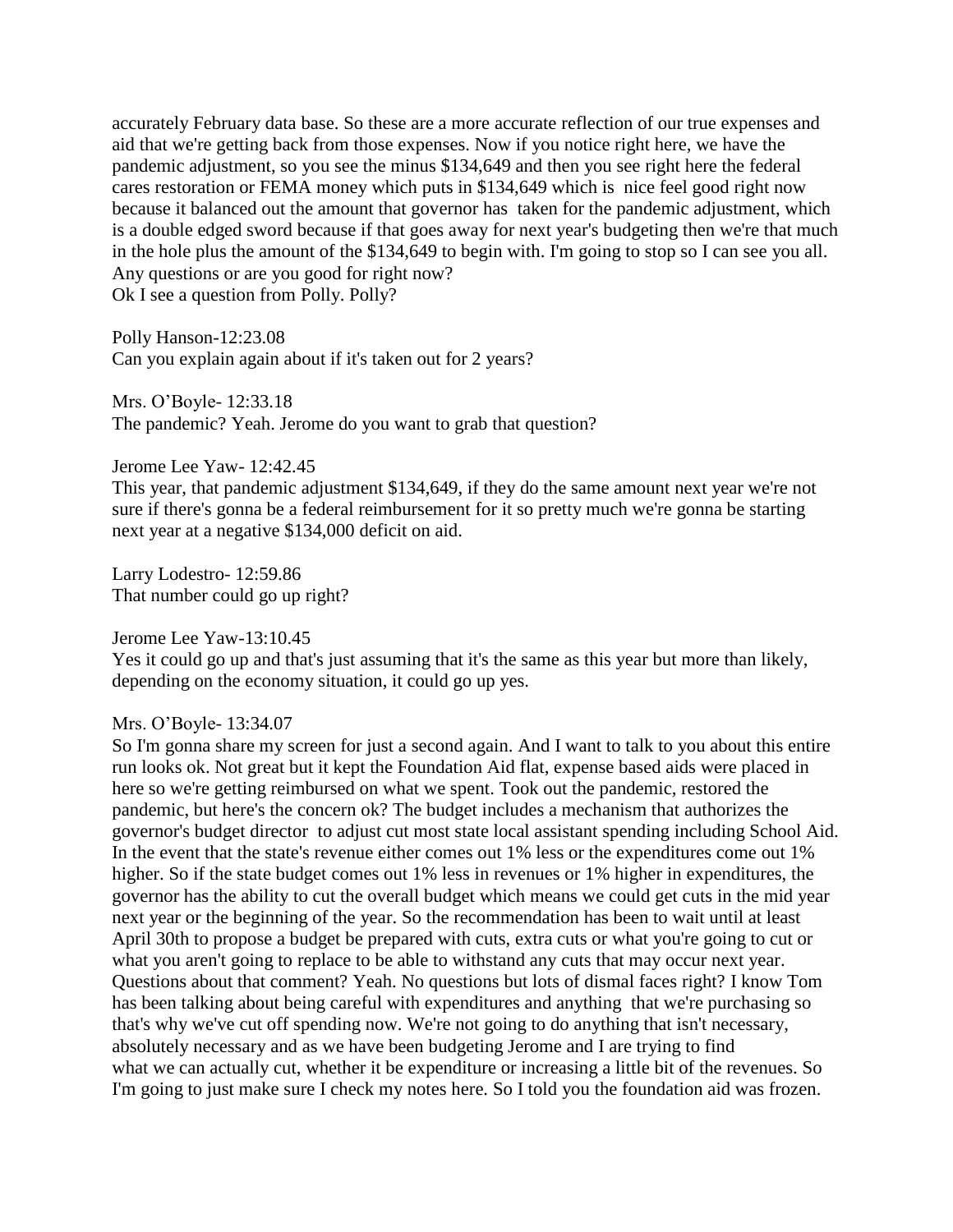Other aids appearing on school aid runs will be calculated according to formulas in current law producing the net state wide increase in total aid of \$96 million. We talked about the proposal to consolidate the 10 expense based aids into foundation aid was rejected. Proposals for reductions in transportation and building aids starting with 21/22 aid were also rejected. So it doesn't look like those will be touched and we talked about the 1%. Larry?

### Larry Lodestro- 17:06.52

Have we done anything yet to check with the whole closing of school? I assume transportation expense is gonna be reduced somewhat. I don't know what additional expenses with the meals we've been running out there. Have we done any work as far as trying to figure out this impact is gonna have on our bottom line for this year, if there are any savings or possible cost over-runs that we're dealing with right now?

#### Mrs. O'Boyle- 17:22.82

That's a good point because we're not doing the mileage that we normally would do right, for all of our runs and we've reduced delivery of meals to Tuesday/Friday and they go to two main locations and then they do go to some district residents so we do know we're going to have less transportation mileage which would then be less transportation aid theoretically, but we're all, and when I say we are all, I mean all of the districts across the state, are holding our breath to see what's gonna happen with that. As far as the food service or the food that we're providing, we're getting federal reimbursement for that and I just today completed 4 waivers with Janet to make sure that our reimbursement comes in at the highest that we can because you know with federal money or federal reimbursement it always comes with stipulations. So the waivers are to relieve us of those stipulations. For example, Janet can't serve legumes so we needed to do a waiver for vegetables because it has to be a well rounded meal and so we had to put that waiver in and the fact that we're not serving our meals at a certain time that is prescribed and required for breakfast and for lunch so we had to put that waiver in and then there was one other waiver about parents being able to pick it up vs. the kids eating at that appropriate site. So we're doing everything that we can to make sure that we keep our aid or our reimbursement that comes in but we're still like not knowing much of anything. So we're preparing for the absolute worst case scenario. I'm gonna go ahead and share the screen again and I'm gonna move to the next slide. So currently, what we did is we looked at the overall revenues and we presented to you for budget workshop number 2, the current expenses. This has the newest foundation aid and the newest overall revenue based on the runs or the State Aid run that I just showed you. If I scroll down here you're going to see that number in deficit of \$326,799. Overall if you looked at where we were before and add the additional revenue shortage, we were \$213,815 deficit at the last workshop and if you then add the other deficit that we [inaudible] our run of \$112,984 that's where we get this \$326,799. So just a reminder to the board, expenditures can't be any more than our revenues and if you'll remember...my screen isn't changing hang on just a second. How's that? Let's do that again. Just quickly, I have the revenues over here so you'll notice Jerome has put the newest State Aid legislative budget effective 4/1 in. You'll see the expenditures that we had at the last meeting and just a reminder that our expenditures can't exceed the total revenues. If I move down and now you can see what I'm looking at, you'll see that the difference between the expenditure and the revenue comes out to this amount that we are in deficit. So we're looking to cut the current expenses by \$326,799 and just a reminder that's going out with our 2.77% tax cap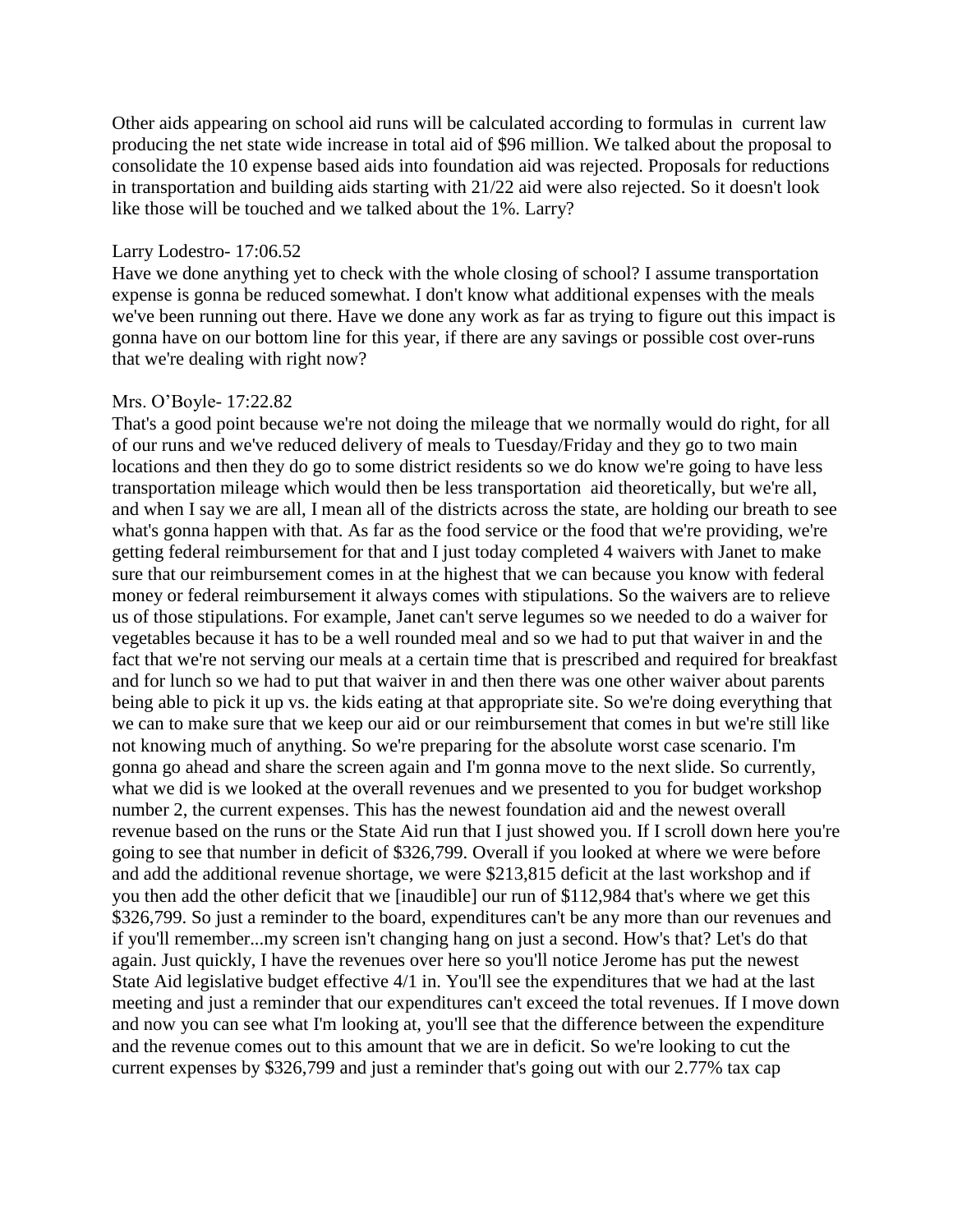increase, allowable tax cap increase. I'm gonna stop the share for just a second. Any questions? I'm going to share back. So what are our next steps? Obviously we are waiting to see April 30th with bated breath, to see if anything is going to be taken or if we have any update. We're going to look at what the effects are for 19/20 state aid payments. We're going to continue to conduct the cash flow study and apply for the RAN if and when needed. We're gonna stop any unnecessary spending, I've said that like 3 times now or 4, and we're going to plan for the worst case scenario and hope for the best. So Jerome and I have our jobs cut out for us to look for ways to get that \$326,799 deficit down and because now the budget vote has been moved to June  $2<sup>nd</sup>$  there are some dates that affect you that have been changed or that we need to add. So April 21st at 6:30 we have a regular board meeting. May 4th, those of you that are running for the board, your board petitions are due. Now that's if it doesn't get extended, that just currently is when the petitions would be due at this point. Please do not go out and try to get signatures until it's safe. May  $14<sup>th</sup>$  6:30pm, we're hoping that all of you can do this date and replace the May  $20<sup>th</sup>$  meeting. So we would cancel the May  $20<sup>th</sup>$  meeting and do the meeting on May 14th so that you're able then to approve the budget. You'll notice that Jerome and I used the latest possible date for budget approval because we want the most amount of time to see what comes out. It's like a daily news break. You never know what's going to come out of the governor's office or State Ed. I'm gonna stop sharing for just a second to find out if, does that date, the May 14th work for all of you? Can you give me a thumbs up if it does? And then Polly?

Polly Hanson- 26:18.63

I had down, I may have had it down incorrectly, but for the April 21st one, I had at 7 we were meeting instead of 6:30.

Polly Hanson- 26:35.03 Mrs. O'Boyle, you're muted.

Mrs. O'Boyle- 26:39.91 Sorry. I was spinning around looking for my notebook to check that. Is that right? Laura do you know? Is is 7?

Laura Smith- 26:53.33 It's 7 ok. If 7 is still fine that's fine with me.

Mrs. O'Boyle- 27:05.14

What date was that?

Polly Hanson- April 21st.

Mrs. O'Boyle- Ok I just want to change it on the power point, just so that it reflects it. Can you all see now the screen or did I stop sharing that?

Laura Smith- You stopped sharing it.

Mrs. O'Boyle- Thank you for catching that Polly. Ok there you go. 7pm then on April 21st as was originally scheduled. May 4th the board petitions. May 14th is the 6:30pm board meeting to approve the budget which will replace the May 20th meeting and then our budget hearing has to occur on May 26th with a June 2nd budget vote if everything stays as is. We're hoping that either at the April 21st or the May 14th board meeting Jerome and I will be doing another budget presentation or both potentially. The other thing is because we don't know at this point about any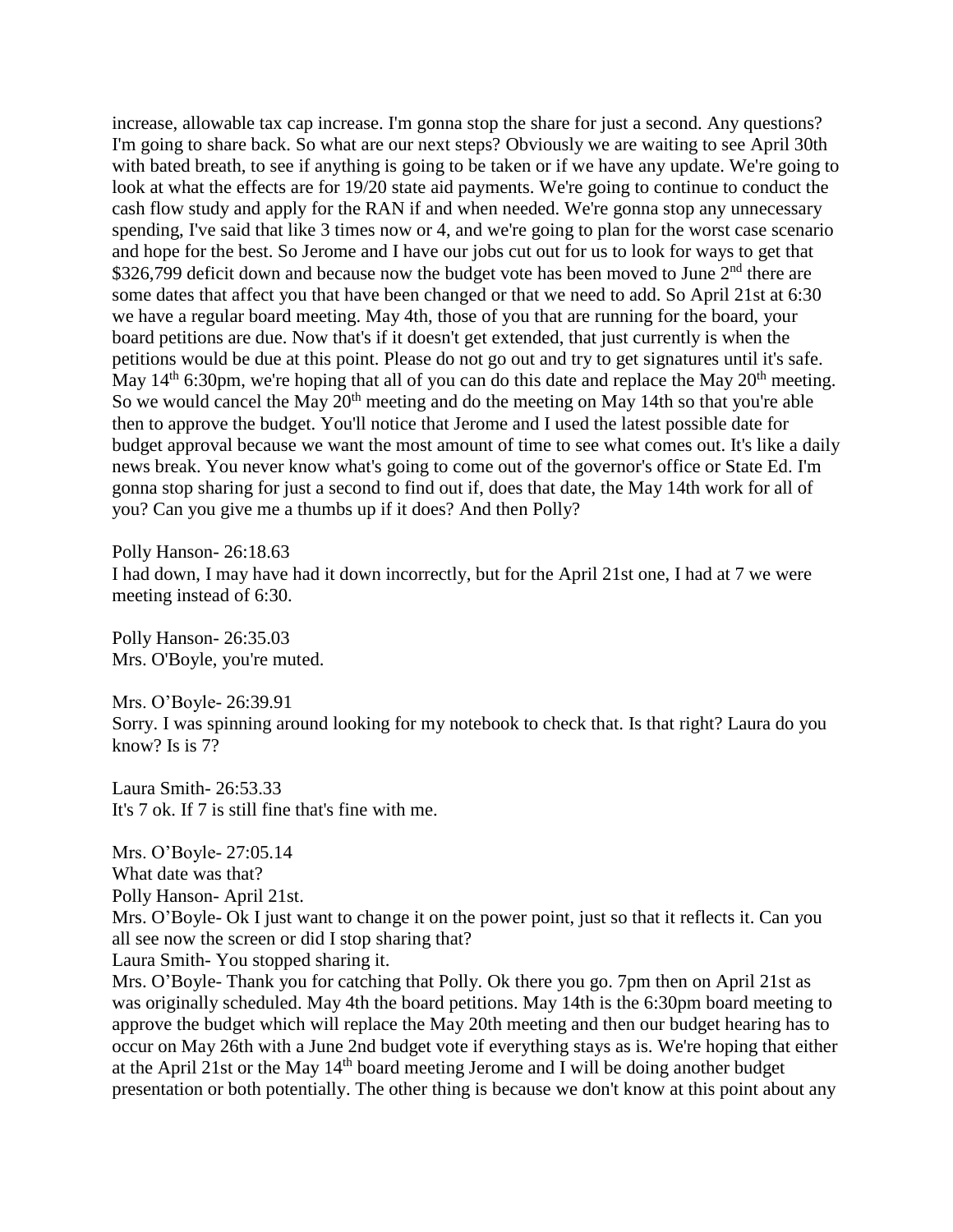aid including BAN or school bus aid, the school bus purchasing aid, we're recommending that we remove the proposition for purchasing school buses at this time. Concerns, questions? I do want

to talk about the school bus for just a second because we have been very good about making sure that we're on a replacement cycle and that has done very well for us. I feel uncomfortable when you start making cuts and you're purchasing buses when you're uncertain of what aid the state even is going to be giving back. So we would like to continue that replacement as soon as fiscally responsible but at this point we're saying hold because we just don't know. If there are no further questions, I'm done with the budget presentation.

### Chad Chitester- 30:06.40

Ok thank you Mrs. O'Boyle for that and as you guys are all aware I'm sure there'll be more information forthcoming as it's presented to us from the state. So that concludes this evening's public statements, presentations, questions. We'll move to tonight's action items starting with 5.1. Move that the following non-instructional resignation be accepted, resignation Julie Cardone cleaner effective March 23rd, 2020 with thanks 8 months service to the district. If there's no questions or concerns I'll take motions to accept.

Laura Smith- 30:58.63 Motion made Mr. Ruhlman. Second made by Mrs. Hanson. Mr. Chitester? Aye. Mr. Fenton? Aye. Mr. Lodestro? Aye. Mrs. Hanson? Aye. Mr. Ruhlman? Aye. Mr. Spacht? Aye. Mr. Wiltsie? Aye. Motion carried.

Laura Smith- 31:55.11 Chad you're muted.

## Chad Chitester- 31:58.99

Thanks. Moving on to 5.2 thank you, recommended action authorization to approve the following resolution regarding the annual district vote and I'll read that here tonight. Whereas in light of the situation that has been created by the COVID-19 pandemic, New York State governor Andrew Cuomo has issued Executive Order number 202.13 and on March 30th, 2020 and whereas [inaudible] that any school board election scheduled to take place in April or May of 2020 is postponed until at least June 1, 2020 subject to further directive as to timing, location, or manner of voting for such election and whereas the New York State School Board Association has obtained informal guidance from the Deputy Secretary for Education in New York the order is intended to cover not just school board elections, but also school board votes in general. And whereas the board of education of the district wishes to empower the district clerk to monitor the situation and defer the pending initial publication of the district's annual vote notice [inaudible] until such time as further guidance is provided in accordance with the order and then to proceed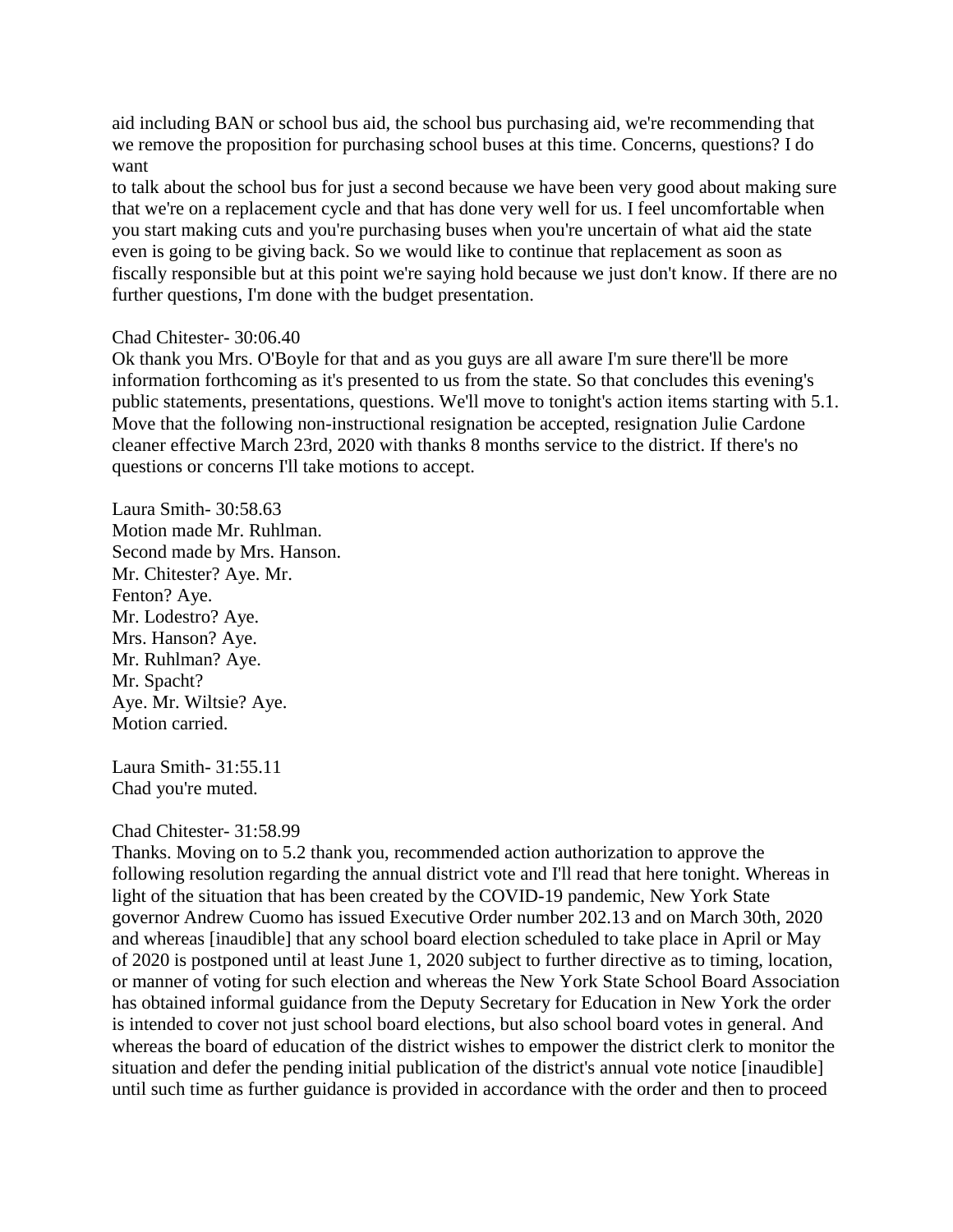as directed. Now therefore be resolved that District Clerk be and hereby is authorized and directed to monitor the events that are subject to the order and to keep abreast of the future guidance that is anticipated to be delivered pursuant to the order and be it further resolved that the District Clerk shall in the meantime defer initial publication or any further publication of the district's annual vote notice until such time as a date for the district's annual vote be has been established pursuant to the order or has otherwise been established by law or by another executive order and then to proceed with such publication arrangements including [inaudible] frequency as may be directed without further action by the board being necessary. And be it further resolved that this resolution shall take effect immediately. If there's no further questions or concerns regarding action 5.2, I'll take motions to accept.

Laura Smith- 34:15.93 Motion made by Mr. Ruhlman. Second made by Mr. Lodestro. Mr. Chitester? Aye. Mr. Fenton? Aye Mr. Lodestro? Aye. Mrs. Hanson? Aye. Mr. Ruhlman? Aye. Mr. Spacht? Aye. Mr.Wiltsie? Aye. Motion carried.

#### Chad Chitester- 35:04.18

And with that the motion carries. 5.3 Motion to adopt the attached resolution regarding essential staff and administration.

Whereas cases of COVD-19 are spreading throughout New York State and whereas the response to the spread of COVID-19 the Chautauqua County Executive declared a state of emergency March 15th, 2020 and the Cattaraugus County Executive declared a state of emergency March 15th, 2020 and whereas on March 16th, 2020 the New York State governor signed Executive Order closing schools statewide for 2 weeks beginning March 18th, 2020 and ending on April 1, 2020 with Executive Order has since been further extended. And whereas in compliance with both such declarations executive order and recommendations of various county and state officials, the Frewsburg Central School District closed to students effective March 16, 2020 until further notice and action. And whereas the Board of Education recognizes there are many undue hardships this unprecedented event may have on its community both known and yet to be known and whereas the Board of Education recognizes there are many [inaudible] hardships this situation may cause to the district in its efforts to safely maintain certain of its essential operations and to maintain certain of its facilities including but not limited to providing students with meals and other services. And whereas the Board of Education recognizes the need to nonetheless continue the essential operation of the district and maintain certain of its essential facilities, now therefore it be resolved the Board of Education authorizes Shelly O'Boyle Superintendent of Schools to designate select staff, faculty, and administration as essential to address the aforementioned concerns and to add and remove any individual from time to time from such a designation as essential as to determines necessary. And be it further resolved the Board of Education approves employees be authorized to work from home as directed by Shelly O'Boyle Superintendent of Schools. And be it further resolved the Board of Education authorizes